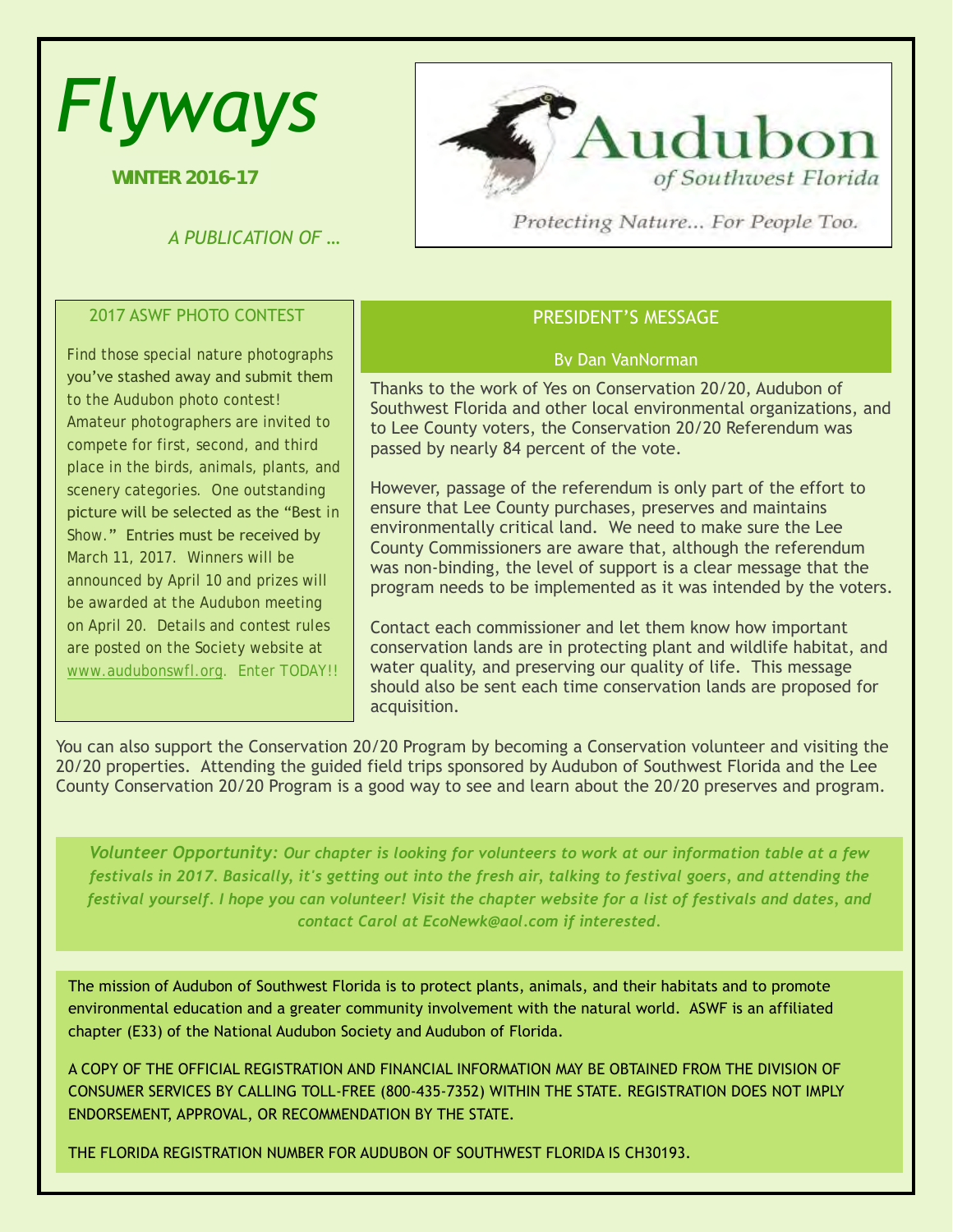2

**Our 19th annual Environmental Breakfast held on October 27 at the Riverside Community Center was a success, with over 120 attendees. The topic was the 20/20 program and referendum which was overwhelmingly approved in November's election. Carl Veaux was named 2017 Conservationist of the Year. Thanks to all of our speakers and volunteers with a special thanks to our sponsors!**

# *Boylan Environmental Consultants, Caloosahatchee River Citizens*

*Assoc./Riverwatch, Calusa Land Trust & Nature Preserve, Cape Coral Friends of Wildlife, Brian Cotterill & Judy Ott, Daltry Family, Ding Darling Wildlife Society, Eco-Voice, Estero Bay Buddies, Hans Wilson & Assoc., Jim Green Realty, Brian Murphy & Neil Wilkinson, Passarella & Assoc., Gerri Reaves, Responsible Growth Management, Rodenfels Family, Roetzel & Andress, Sanibel-Captiva Conservation Foundation, Southwest Florida Watershed Council, Veaux Family, and Dick Workman.* 

#### Current Officers & Directors

President: Dan VanNorman Vice-President & Program Chair: Melinda Averhart Secretary & Photo Contest Chair: Cheryl Black 2nd Vice-President & Treasurer; Budget Chair; Audit Chair; Field Trip Chair: Jim Rodenfels

Directors: Brad Cornell, Conservation Chair; Wayne Daltry; Jayne Johnston, Membership Chair; Carol Newcomb; Pete Quasius; Gerri Reaves, Newsletter Chair; Teddy Rodenfels, Education Chair; & Carl Veaux.

Past Presidents still active in chapter: John Cassani, Don Dogett, Bill Hammond, Connie Jarvis, Mary Lee Mann, Vince McGrath, & Maria Quasius.

# **CONSERVATION WINS -- SAVOR THESE!**

On behalf of Audubon of Southwest Florida, the Board thanks all our members and friends who in the past weeks and months have voted, emailed, attended hearings, and very loudly and clearly supported the creation of good conservation policy and actions by our local and state governments! Visit the ASWF website for details on three significant conservation wins:

*• CREW Headwaters*, a proposed new Florida Forever Project, was approved by the Florida Acquisition and Restoration Council (ARC) on October 21 in Tallahassee.

*• Lee County's Conservation 20/20 Program* was voted to continue by almost 84% of Lee voters on November 8.

*• 18 New and Revised Critical Wildlife Areas (CWAs)* were approved by the Florida Fish and Wildlife Conservation Commission (FWC) on November 16!

The dice don't often roll this way for conservation, but certainly not because most people don't support it. What's the secret this time? Public involvement and support! Your clear voice, membership in a conservation organizations like Audubon of Southwest Florida, and financial support brought the victories. Let's move on to our next wins, like funding Florida Forever, buying 20/20 lands like the farm in the CREW Project, and restoring the greater Everglades!



*Conservation 20/20 campaign PAC with ASWF board members participating*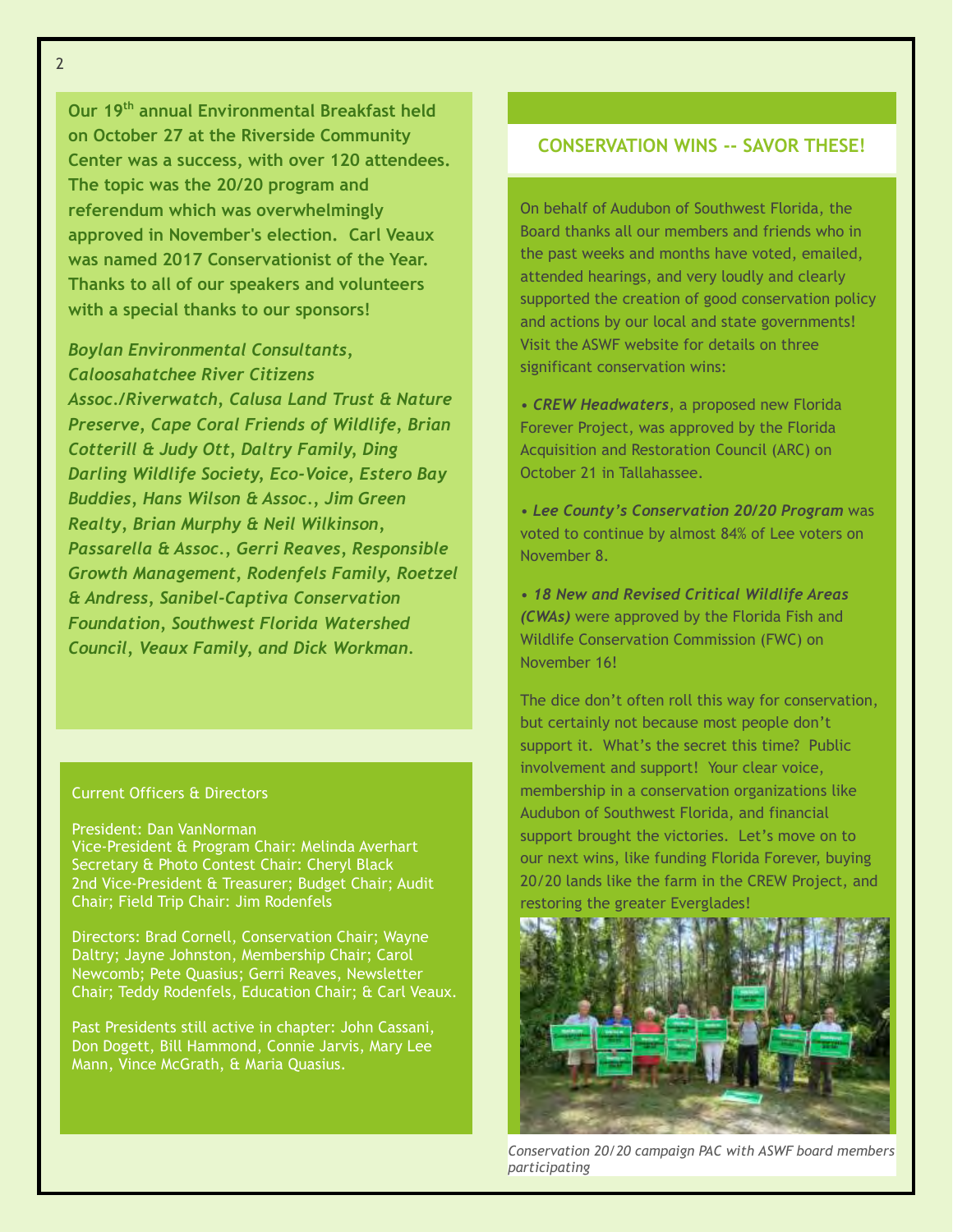# 3rd Winter Shorebird Stewarding Training At The Mound House

Twenty-six people attended the training on December 4, which was organized by ASWF board member Melinda Averhart. Adam DiNuovo, the Collier County Project Manager of Florida Audubon and Brad Cornell of Audubon of the Western Everglades supervised educational activities. Following a teaching session, the group went birding across the street to the Gulf, where Adam spotted two banded Red Knots!

Our Winter Stewardship Project will focus on any beach with large flocks. All stewards will be trained, given a uniform (t-shirt!), and access to a spotting scope/optics.

**If you enjoy birds and beaches, please join us for our training: Sunday, December 4, 2016, 8-10 am, The Mound House, 451 Connecticut St., Fort Myers Beach.** 

Contact Melinda at [leeshorebirdsteward@gmail.com](mailto:leeshorebirdsteward@gmail.com) for more information.

# 2017 Upcoming Programs

**January 19**: Bird and Wildlife Viewing at Lee County Conservation 20/20 Preserves: Jason Boeckman, Lee County Parks

**February 16** -- Scrub Jays: Steven Shattler, Florida Fish and Wildlife Conservation Commission

**March 16 --** Sea and Shorebirds: Adam Dinuovo, Florida Audubon

**April 20** -- Remote Island Avian Adventures: Kara Lefevre, FGCU

**May 20** – Annual Dinner: Guest speaker TBA

*UNLESS OTHERWISE NOTED, PROGRAMS BEGIN AT 7 PM AT THE SOUTHWEST FLORIDA MASONIC CENTER, 10868 METRO PKWY, FORT MYERS.*

> 26TH SOUTHWEST FLORIDA WATER RESOURCES CONFERENCE FLORIDA GULF COAST UNIVERSITY, COHEN CENTER BALLROOM, JANUARY 13, 2017

Theme: **"Cooperative Solutions: Working Together to Address Water Challenges."** Presenters will include leading experts in water resources and top decision-makers responsible for water resource planning and management in Southwest Florida, as well as state- and nation-wide. Advance registration is recommended. Full technical program and other details are available at [www.SWFWRC.org](http://www.swfwrc.org/)**.** Audubon of Southwest Florida is part of the Steering Committee and one of the hosts of the conference.

Are You a **Chapter** Member Too?

You may not be aware that Audubon of Southwest Florida, while an affiliated chapter of the National Audubon Society, is, like all other local chapters, **a separate organization** (chapter code E33). We hope that you will consider joining our local chapter if you are not currently a member or that you will renew your current annual membership. Annual calendar-year memberships may be renewed either on-line at our website. We appreciate your support; it enables us to continue the good work our chapter does to protect our local resources.

**How to reach us:** We invite you to stay in touch through our website, [www.audubonswfl.org](http://www.audubonswfl.org/) or on Facebook. Just search under "Audubon of Southwest Florida." Please send us your e-mail address. That way you can be sure to receive advance notification of any upcoming events, programs, field trips, etc., and also receive our e-newsletter. Just send a note to audubon.southwest.florida@gmail.com If you prefer, you may mail us at P.O. Box 61041, Fort Myers, FL 33906.